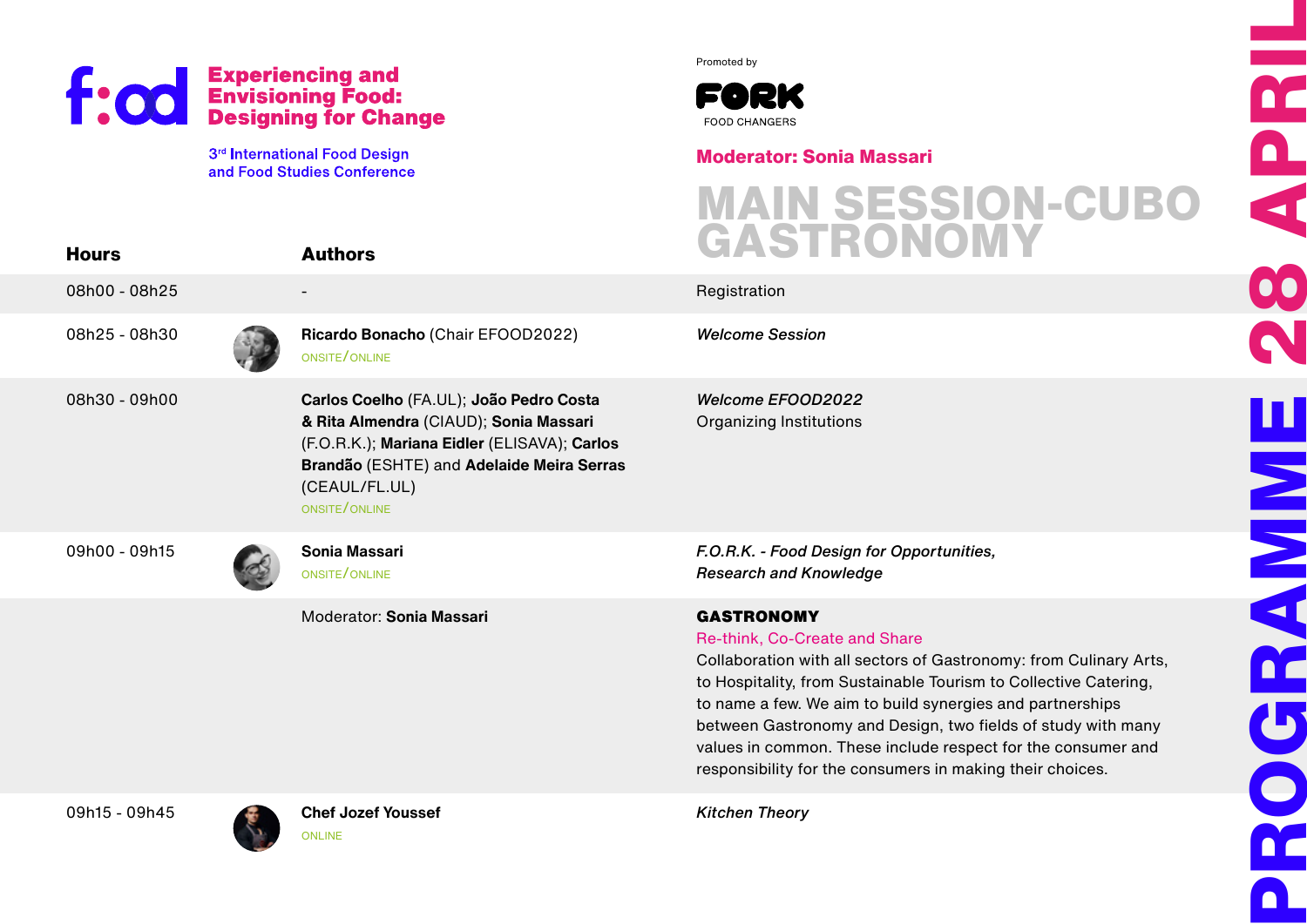3rd International Food Design and Food Studies Conference Promoted by



#### **Moderator: Sonia Massari**

# **MAIN SESSION-CUBO GASTRONOMY**

*"Design in the Kitchen. How Design has place* 

*"Undisciplined methods for disruptive food NPD"* Basque Culinary Center

| <b>Hours</b>  | <b>Authors</b>                                 | <b>GASTRUNUN</b>                                                                        |
|---------------|------------------------------------------------|-----------------------------------------------------------------------------------------|
| 09h45 - 10h15 | <b>Chef Alex Pirla</b><br><b>ONLINE</b>        | "Designing the meat successors"<br>Heura Foods                                          |
| 10h15 - 10h45 | Coffee Break                                   | My Food Box by Imppacto                                                                 |
| 10h45 - 11h30 | <b>Chef Cristina Bowerman</b><br>ONLINE/ONSITE | "Design in the Kitchen. How Design has p<br>in my Creativity Process"<br>Glass Hostaria |
| 11h30 - 12h00 | <b>Chef John Regefalk</b><br><b>ONLINE</b>     | "Undisciplined methods for disruptive foc<br><b>Basque Culinary Center</b>              |
| 12h00 - 12h15 |                                                | Q&A                                                                                     |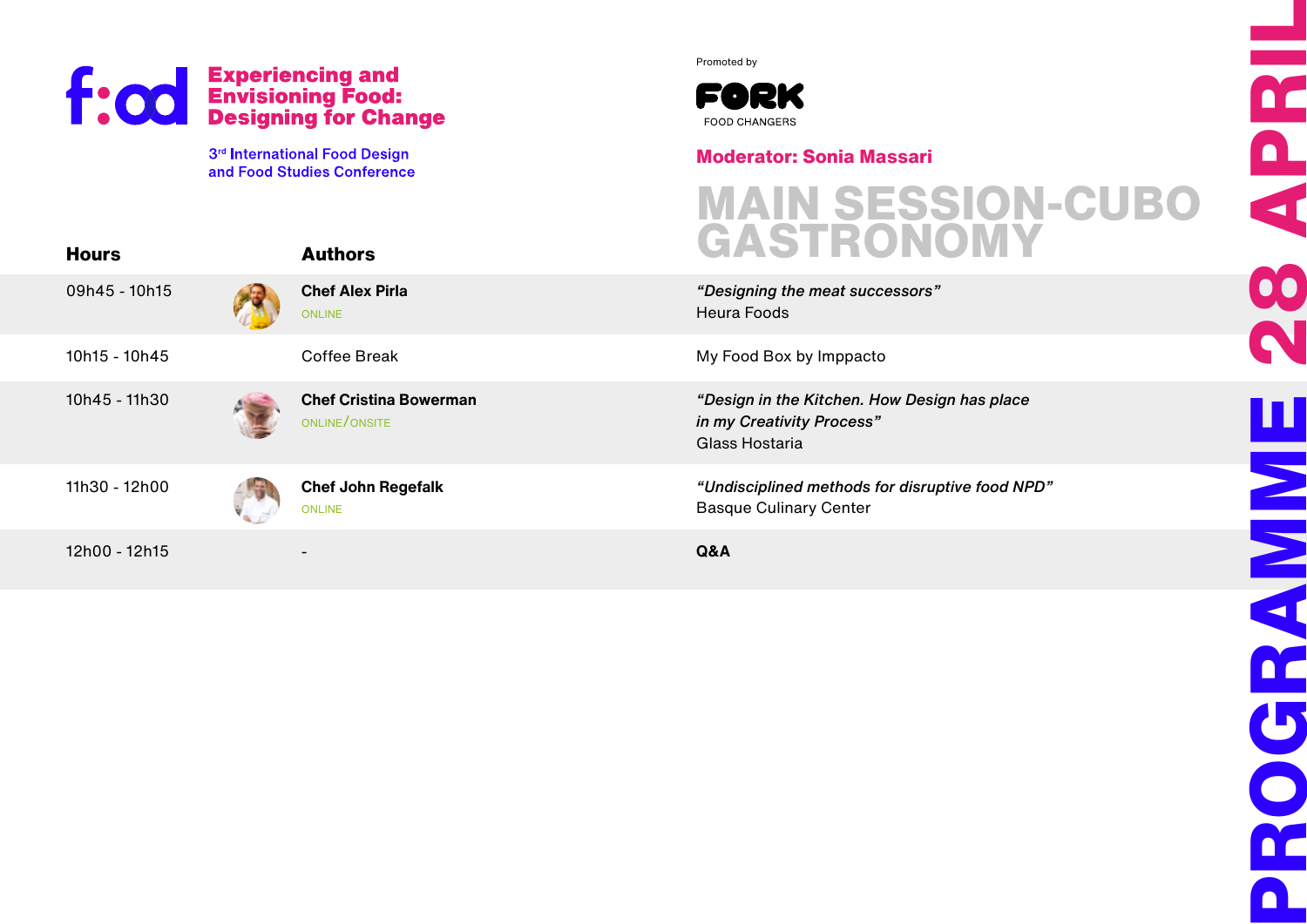3<sup>rd</sup> International Food Design and Food Studies Conference Promoted by



### **Moderator: Ana Daniela Coelho**

## **MAIN SESSION-CUBO DESIGN FOR GASTRONOMY**

| <b>Hours</b>  | <b>Authors</b>                                                                                |                                                                                                                       |
|---------------|-----------------------------------------------------------------------------------------------|-----------------------------------------------------------------------------------------------------------------------|
| 12h15 - 12h30 | Elise Coudré & Ferran Altarriba Bertran<br>ONSITE/ONLINE                                      | <b>ID07</b> A first-person, design-led exploration<br>into the playful potential of eating.                           |
| 12h30 - 12h45 | Ivan Bursztyn & Maria Eliza Passos<br><b>ONLINE</b>                                           | <b>ID26</b> Proximity Index for Menus: the case<br>of Culinária da Terra food service<br>(Rio de Janeiro, Brazil).    |
| 12h45 - 13h00 | Rita Frutuoso Oliveira, Suzana Malveiro Parreira<br>& Frederico Silva Duarte<br>ONSITE/ONLINE | <b>ID18</b> Ceramics in Portuguese sweet pastry:<br>a recipe for knowledge preservation and<br>tradition reinvention. |
| 13h00 - 13h15 | António Ribeiro, Cláudia Mataloto,<br>Maria José Pires & Ricardo Bonacho<br>ONSITE/ONLINE     | <b>ID77</b> Co-creating a meaningful food literary<br>experience. A Taste of Cascais.                                 |
| 13h15 - 13h30 | Daniela Alves Minuzzo &<br><b>Cassandra Dalle Mulle Santos</b><br><b>ONLINE</b>               | <b>ID30</b> Practical proposals for promoting<br>sustainable development goals on restaurants.                        |
| 13h30 - 13h45 | $\overline{\phantom{a}}$                                                                      | Q&A                                                                                                                   |
| 13h45 - 15h15 | Lunch                                                                                         | My Food Box by Imppacto                                                                                               |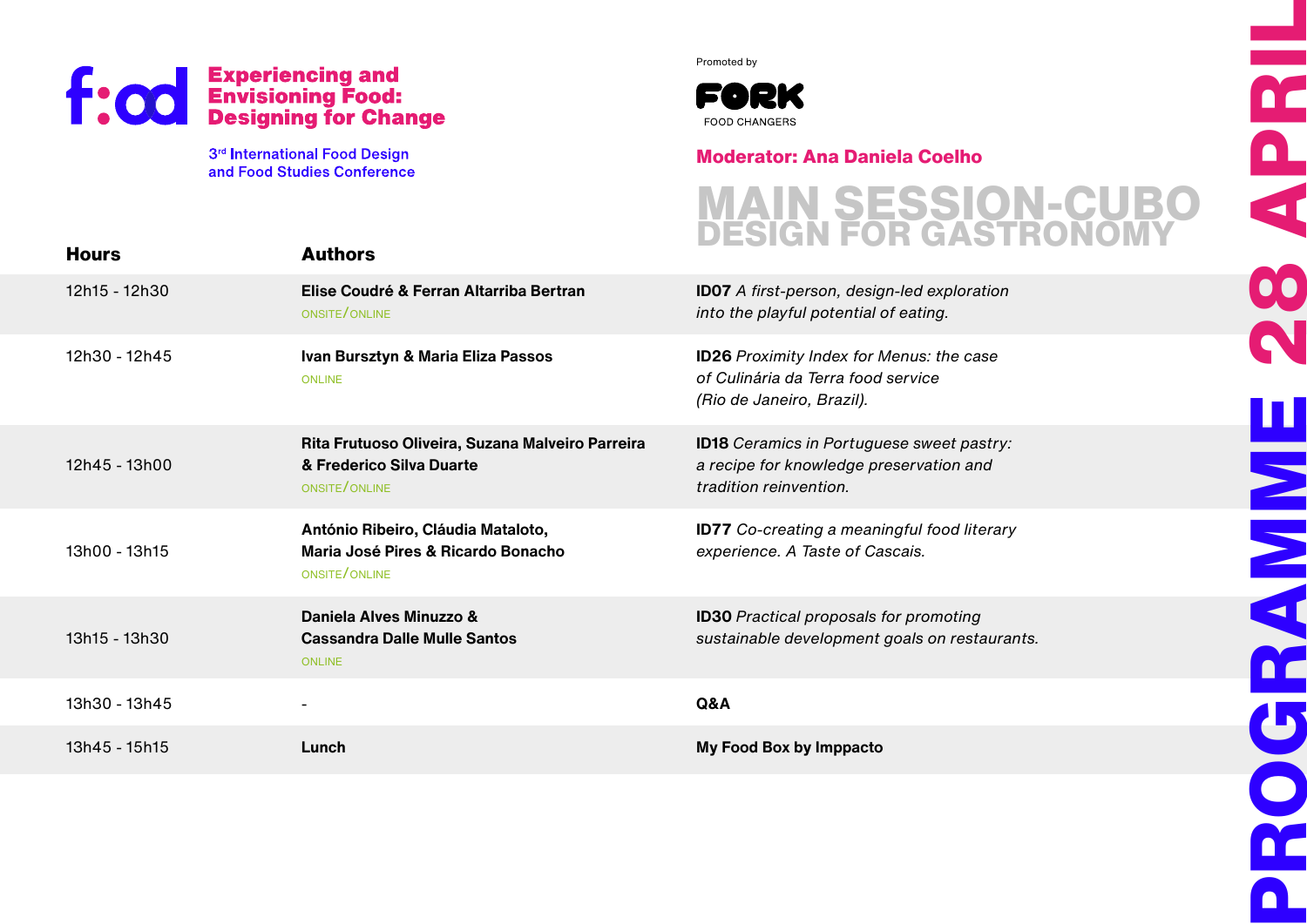3<sup>rd</sup> International Food Design and Food Studies Conference Promoted by



#### **Moderator: Mariana Eidler**

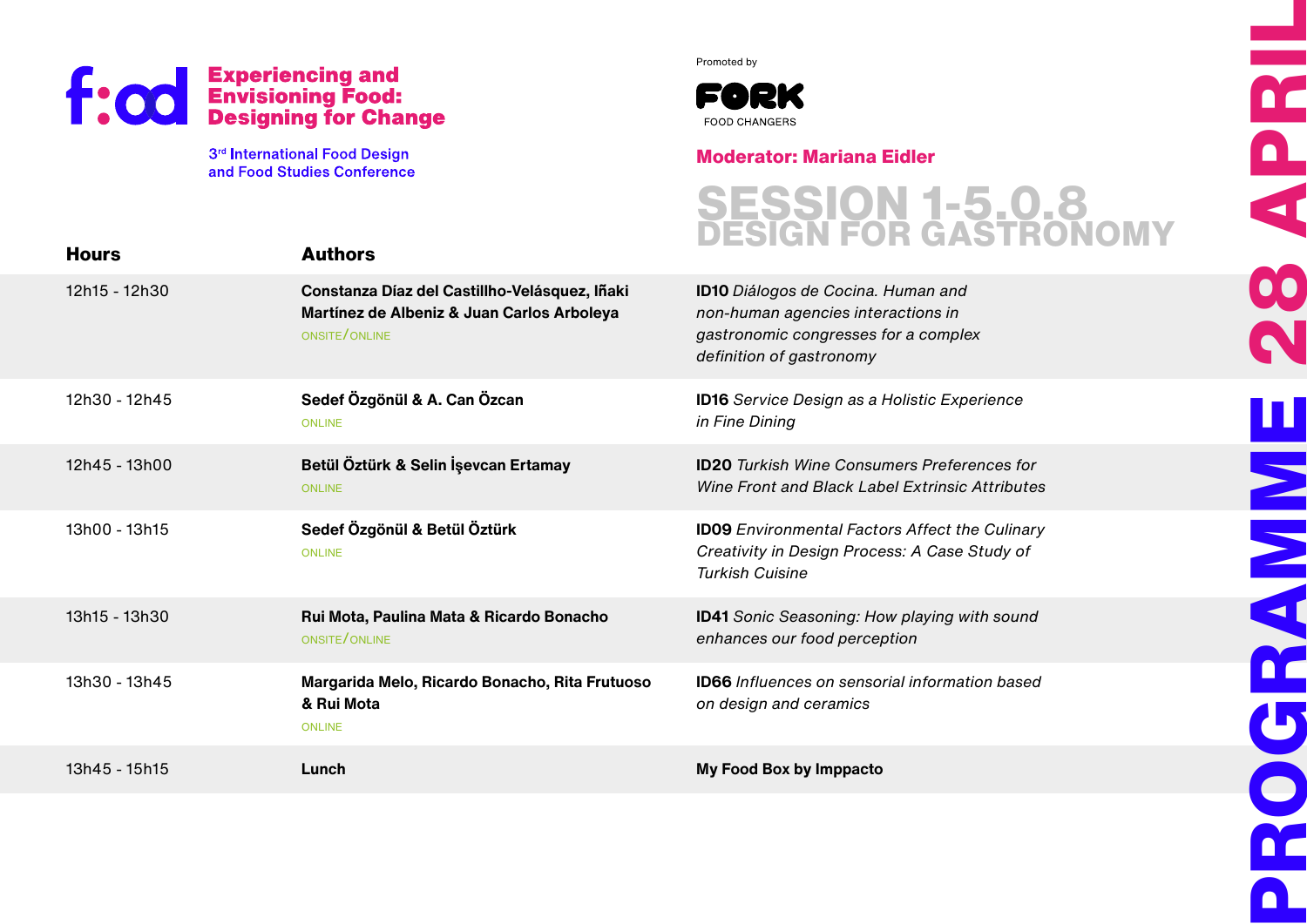3<sup>rd</sup> International Food Design and Food Studies Conference Promoted by



#### **Moderator: Elsa Lamy**

**PROGRAMME 28 APRIL**

**HISK** 

 $\overline{\mathbf{b}}$ 

 $\bigcirc$ 

DC

n I

h<br>D

E

8

N

| <b>Hours</b>  | <b>Authors</b>                                                                                                                                                                 | ESSION 2-5.0.1<br>ESIGN FOR GASTRON                                                                                                               |
|---------------|--------------------------------------------------------------------------------------------------------------------------------------------------------------------------------|---------------------------------------------------------------------------------------------------------------------------------------------------|
| 12h15 - 12h30 | Jonathan Deutsch, Lindsey Kerr, Rachel<br>Sherman, Dahlia Stott, Cynthia Klobodu,<br>Kathleen Fisher, Rose Ann DiMaria-Ghalili,<br><b>Brandy-Joe Milliron</b><br><b>ONLINE</b> | <b>ID05</b> Ice Cream Therapy: Design Workshop and<br>Product Optimization of a Functional Ice Cream<br>Alternative to Oral Nutrition Supplements |
| 12h30 - 12h45 | Napawadee Rodjanathum & Aracha Krasae-in<br>ONSITE/ONLINE                                                                                                                      | <b>ID08</b> Motivating NCDs patients with better<br>dietary management experience                                                                 |
| 12h45 - 13h00 | Marília Prada, Magda Saraiva, Margarida Garrido,<br>David Rodrigues, Diniz Lopes & Mariana Brazão<br>ONSITE/ONLINE                                                             | ID19 Paths for reducing sugar intake in Portugal:<br>Main findings of the SUGAR Project                                                           |
| 13h00 - 13h15 | Carla Simões, Laura Carreira, Inês Caeiro,<br>David Guedes & Elsa Lamy<br>ONSITE/ONLINE                                                                                        | <b>ID52</b> Food smell induces salivation, but can<br>this saliva be different according to the type<br>of smell?                                 |
| 13h15 - 13h30 | <b>Márta Merkl</b><br>ONSITE/ONLINE                                                                                                                                            | <b>ID51</b> Designing Dining Experience in a<br>Restaurant under Metamorphosis                                                                    |
| 13h30 - 13h45 | David Guedes, Marília Prada, Margarida Garrido<br>& Elsa Lamy<br>ONSITE/ONLINE                                                                                                 | <b>ID27</b> "Dîner de sons": using music to elicit<br>tastes and emotions                                                                         |
| 13h45 - 15h15 | Lunch                                                                                                                                                                          | My Food Box by Imppacto                                                                                                                           |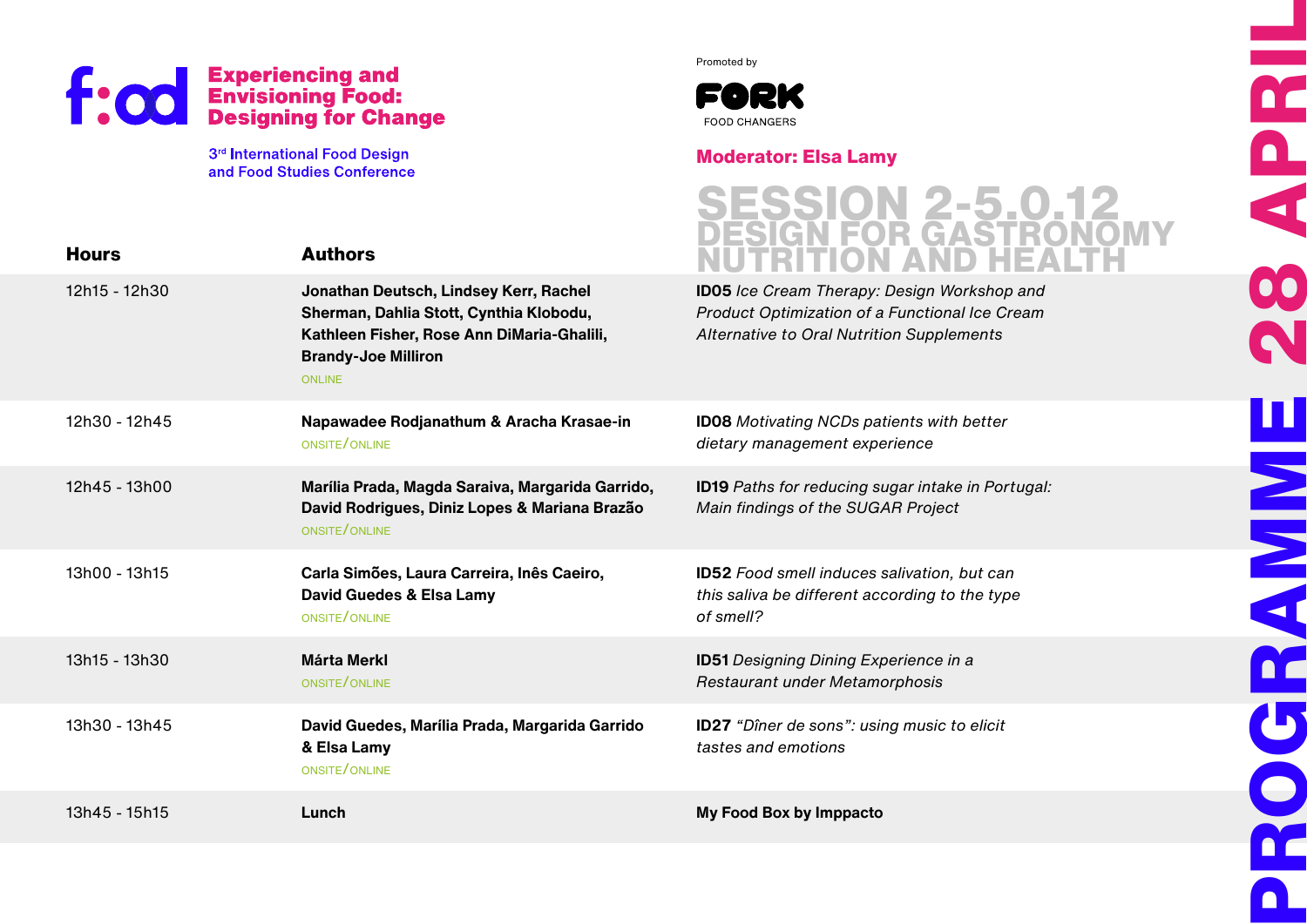3<sup>rd</sup> International Food Design and Food Studies Conference Promoted by



#### **Moderator: Mariana Eidler**

RESEARCH AND EDUCATION

Translate Data and Values into Concrete Actions

## **MAIN SESSION-CUBO RESEARCH & EDUCATION**

15h15 - 16h00

**Hours**

**Steven M. Finn**  online/onsite

**Authors**

16h00 - 16h45

**Rick (H.N.J.) Schifferstein** online/onsite

Moderator: **Mariana Eidler**

16h45 - 17h15



and to design tools and strategies for future generations. *"Finding Certainty Amid Uncertainty: Key Elements for Catalyzing Food System Transformation"*

Vice President of Sustainability and Public Affairs for Leanpath

Promote a transdisciplinary and collaborative approach to food that helps researchers and professionals to create new knowledge

*"Designing food for a healthy and sustainable future"* Faculty of Industrial Design Engineering of Delft University of Technology

*"Food Insecurity in a World in Flux A Grand Challenge for Design"* Cumulus Association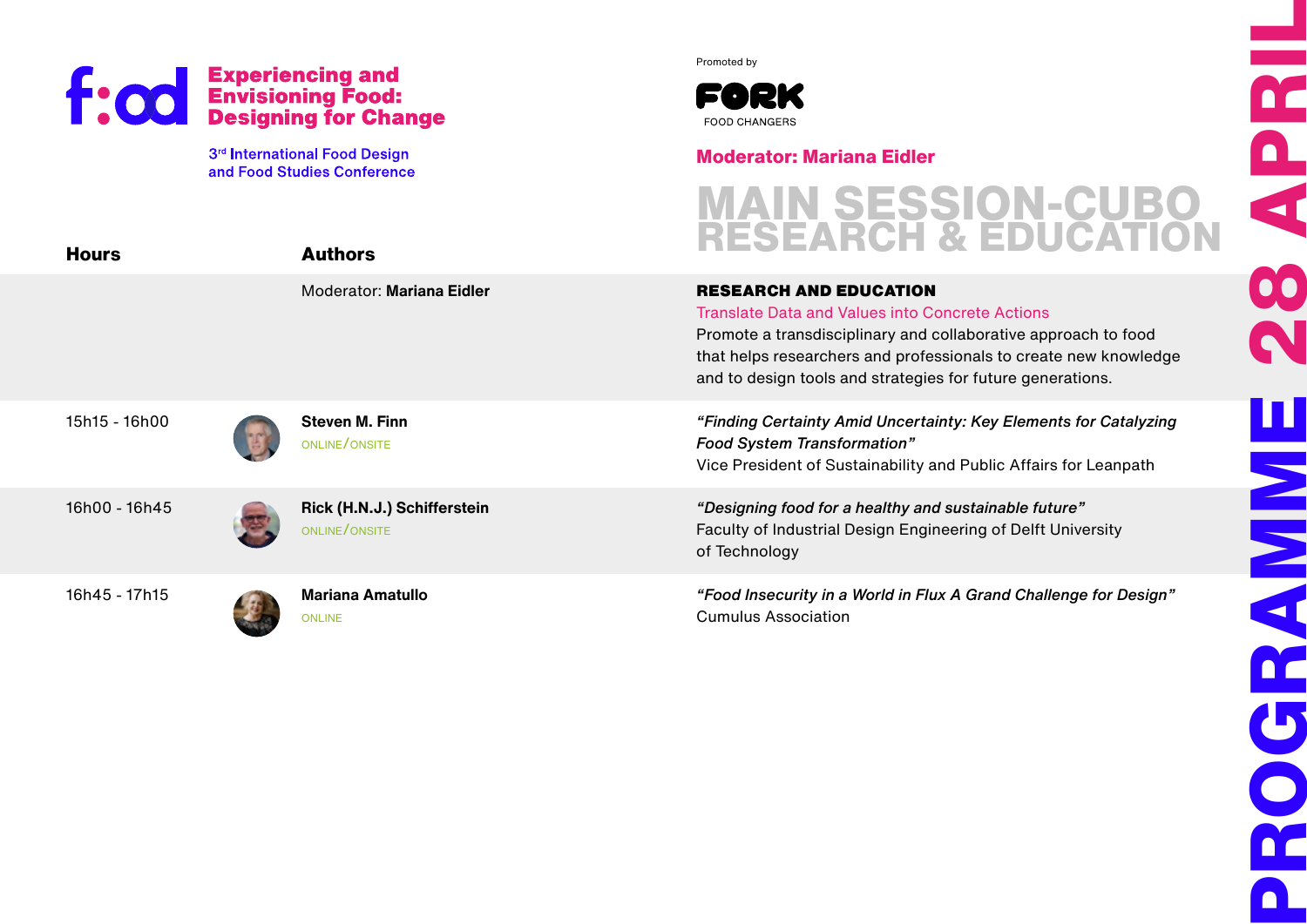3<sup>rd</sup> International Food Design and Food Studies Conference Promoted by



#### **Moderator: Pedro Alvarez**

## **MAIN SESSION-CUBO FOOD DESIGN EDUCATION**

**PROGRAMME 28 APRIL**

**HISPER** 

DC.

U

 $\bullet$ 

 $\blacksquare$ 

DC

 $\overline{\mathbf{a}}$ 

 $\overline{\mathbf{A}}$ 

00

| <b>Hours</b>  | <b>Authors</b>                                                                       |                                                                                                                                     |
|---------------|--------------------------------------------------------------------------------------|-------------------------------------------------------------------------------------------------------------------------------------|
| 17h15 - 17h30 | <b>Pilar Fallas Rodriguez</b><br><b>ONLINE</b>                                       | <b>ID13</b> Making easy sheep milk consumption<br>through positive product interaction                                              |
| 17h30 - 17h45 | Miriam Salah & Jorden Brotherton<br>ONSITE/ONLINE                                    | <b>ID42</b> Introducing Design Thinking<br>to a Hospitality Management Classroom:<br>A Case Study                                   |
| 17h45 - 18h00 | Mariana Brazão, Magda Saraiva,<br>Margarida Garrido & Marília Prada<br>ONSITE/ONLINE | <b>ID22</b> Sugar Intake in Portuguese Children:<br>Teachers' Perspectives about the Issue and<br>their Contributions to Address It |
| 18h00 - 18h15 | Suzana Parreira, Pedro Duarte de Almeida<br>& Frederico Duarte<br>ONSITE/ONLINE      | ID40 Changing the world, one meal at a time:<br>critical and fictional approaches in design<br>education                            |
| 18h15 - 18h30 | Nídia Braz, Inês Gago-Rodrigues, Ezequiel Pinto<br>& Sandra Pais<br>ONSITE/ONLINE    | <b>ID43</b> Cooking in health care - a new approach<br>to a new profession                                                          |
| 18h30 - 18h45 | <b>Suzana Parreira</b><br>ONSITE/ONLINE                                              | ID34 Chefs as change-makers: Updating a<br>creativity model for sustainable Haute Cuisine                                           |
| 18h45 - 19h00 |                                                                                      | Q&A                                                                                                                                 |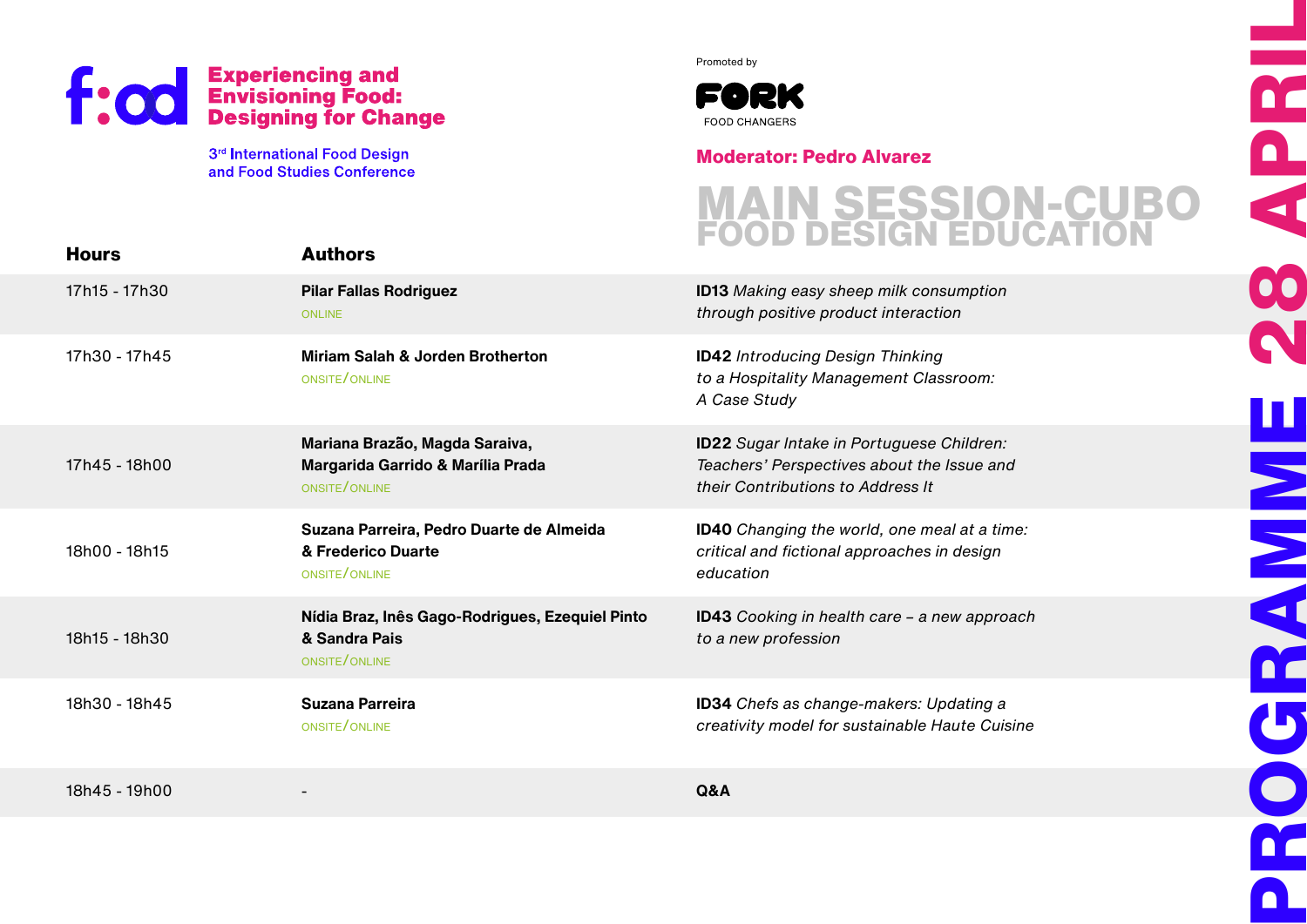

Promoted by



**Moderator: Alessio di Leo**

**Hours** 17h15 - 17h30 17h30 - 17h45 17h45 - 18h00 18h00 - 18h15 18h15 - 18h30 18h30 - 18h45 18h45 - 19h00 **Authors Danielle Wilde & Mary Karyda** onsite/online **Henrique Nascimento**  onsite/online **Janet Gavidia** onsite/online **Ellen Gonzalez & Maria Manuela Quaresma** online **Xiaoyu Zhao** online **Carolin Mees** online - **ID23** Co-creating Commensality **ID28** Transformative Times - ReThinking Food **ID04** Social Gastronomy through Experience Design: A Creative Strategy for Bringing Dignity to the Table **ID49** The hunger challenges faced worldwide looked through the lenses of Food Design **ID53** Huiling Farm Sustainable Product Service System Design **ID35** On the intersectionality of food and design: An analysis of micro-to macro perspectives of food and design to activate change through food design education **Q&A SESSION 1-5.0.8 DESIGN FOR SOCIAL INNOVATION**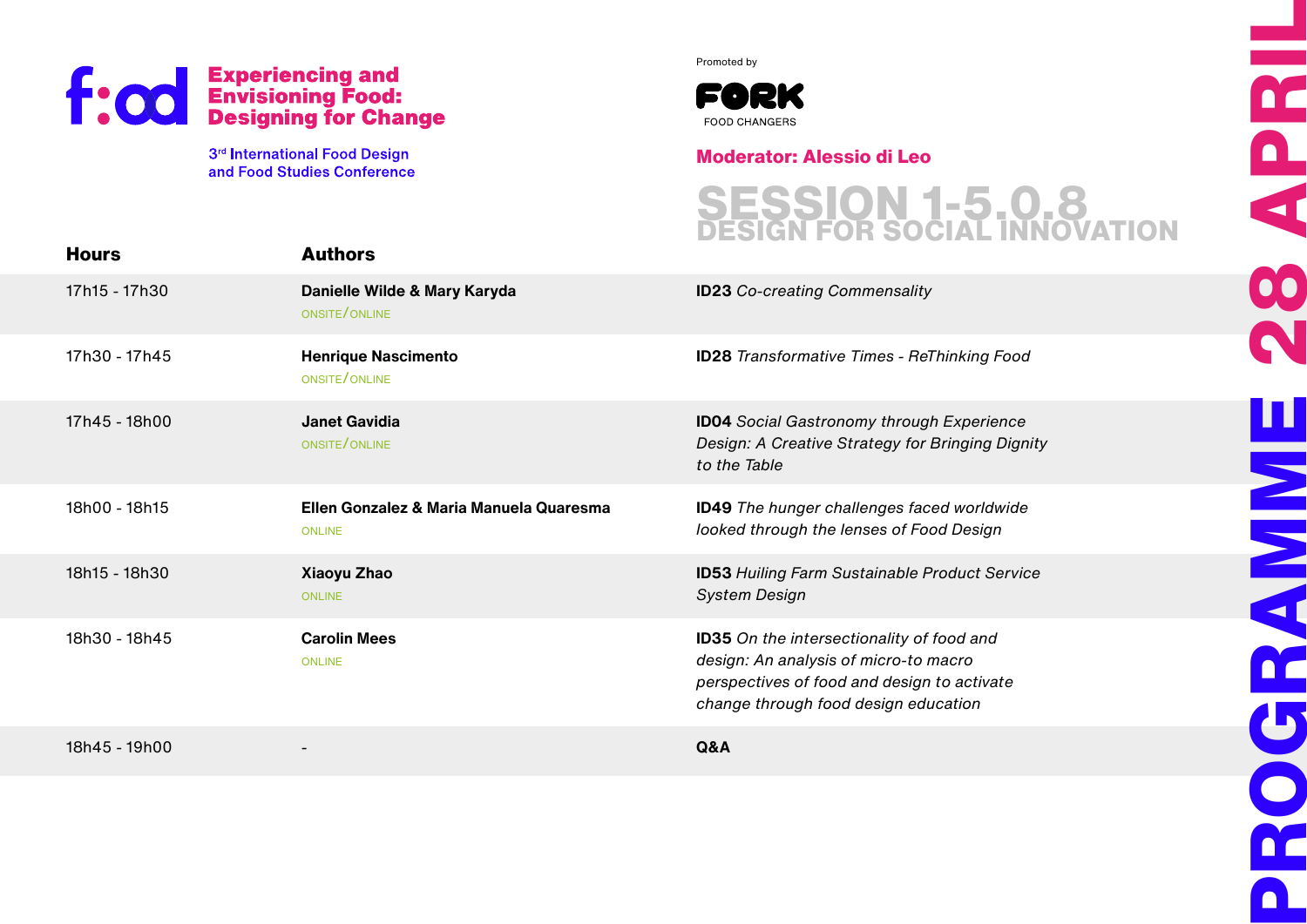

**Hours**

3rd International Food Design and Food Studies Conference

**Authors**

Promoted by



#### **Moderator: Sonia Massari**



|               |                                                                   | DESIGN FUN SUURL                                                                                                                                    |
|---------------|-------------------------------------------------------------------|-----------------------------------------------------------------------------------------------------------------------------------------------------|
| 17h15 - 17h30 | Ricardo Bonacho, Mariana Eidler & Sonia Massari<br>ONSITE/ONLINE  | <b>ID55</b> Food Design: borders, barriers and barricades. Creativity<br>and Innovation in Food Design projects in higher education                 |
| 17h30 - 17h45 | <b>Anna Lins</b><br>ONSITE/ONLINE                                 | <b>ID46</b> Tasting memories - a Food Literacy Tool                                                                                                 |
| 17h45 - 18h00 | <b>Yiyuan Ding</b><br><b>ONLINE</b>                               | <b>ID63</b> Food Design in China - A visual analysis based on<br><b>VOSviewer</b>                                                                   |
| 18h00 - 18h15 | <b>Mariana Eidler</b><br>ONSITE/ONLINE                            | <b>ID75</b> Food Design as a link between Design<br>and Gastronomy in higher education                                                              |
| 18h15 - 18h30 | Maria José Pires, Nelson Félix & Ricardo Bonacho<br>ONSITE/ONLINE | <b>ID64</b> Being a creative Chef with an identity awareness<br>A challenge for higher education in Portugal                                        |
| 18h30 - 18h45 | Ricardo Bonacho, Nelson Félix & Maria José Pires<br>ONSITE/ONLINE | <b>ID59</b> The Holistic Approach to Food from the Master's in Food<br>Design from Estoril Higher Institute for Tourism and Hotel<br><b>Studies</b> |
| 18h45 - 19h00 |                                                                   | Q&A                                                                                                                                                 |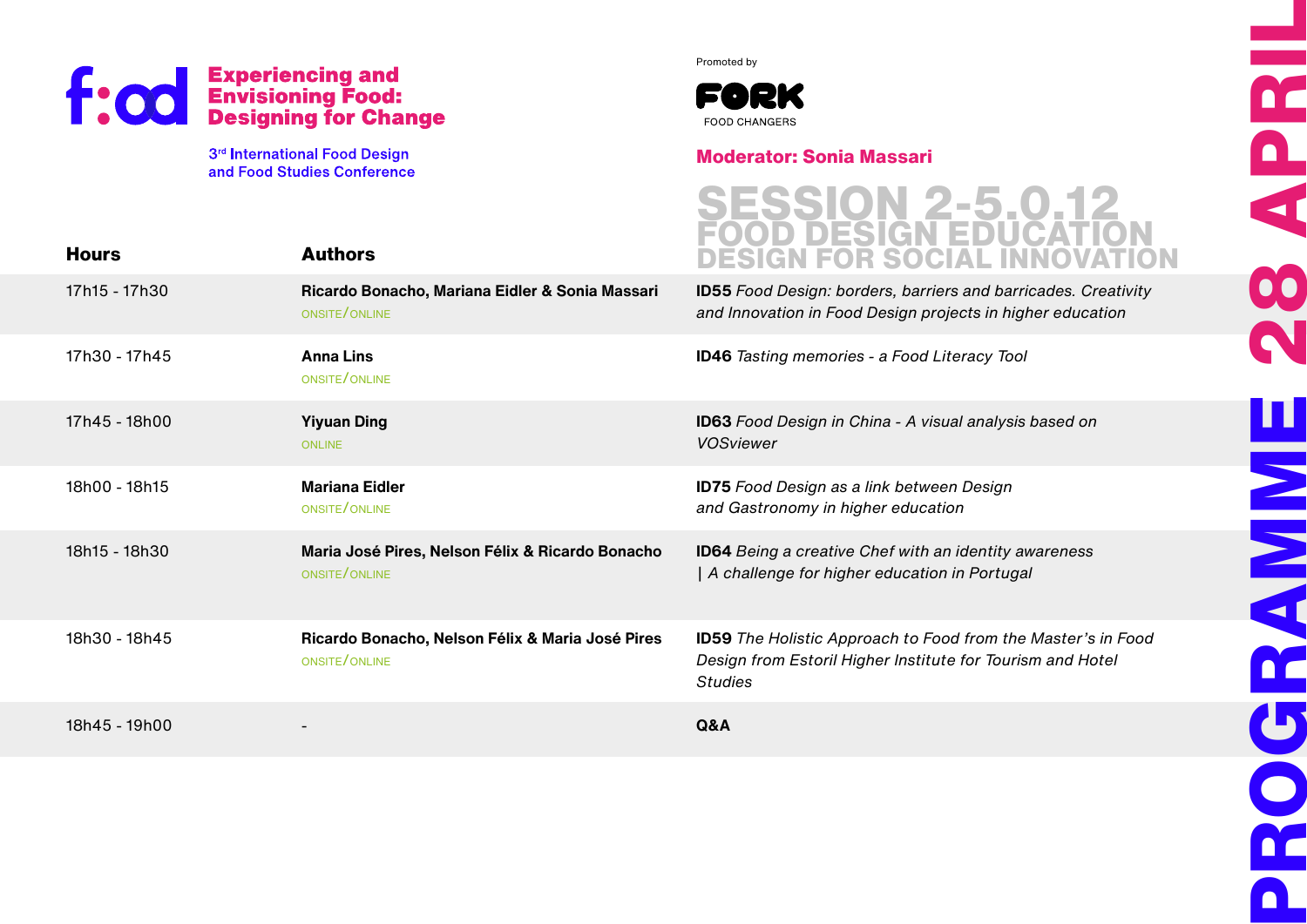

Promoted by



**Moderator: Pedro Alvarez**

| <b>Hours</b>  | <b>Authors</b>                                                    | <b>MAIN SESSION-CUBO<br/>PROJECTS</b>            |
|---------------|-------------------------------------------------------------------|--------------------------------------------------|
| 19h00 - 19h10 | Fransisca Tan & Urska Golob<br>ONSITE/ONLINE                      | <b>ID04 Flavour of Compassion</b>                |
| 19h10 - 19h20 | Gabriela Valarezo, Sofía Halgraves & María Parra<br><b>ONLINE</b> | <b>ID27</b> La Esquível                          |
| 19h20 - 19h30 | <b>Gerard Pujol</b><br>ONSITE/ONLINE                              | <b>ID07</b> Kishur Project                       |
| 19h30 - 19h40 | Alejandra Alonso-Majagranzas<br>ONLINE                            | <b>ID03</b> Edible Sea-Scapes                    |
| 19h40 - 19h50 | José Antonio Sada Sánchez Mejorada<br>ONSITE/ONLINE               | <b>ID38</b> Cacao Foams                          |
| 19h50 - 20h00 | Priya Mani<br>ONSITE/ONLINE                                       | <b>ID23</b> A Visual Encyclopedia of Indian Food |
| 20h00 - 20h10 | <b>Ana Contente</b><br>ONSITE/ONLINE                              | <b>ID51</b> Edible Objects                       |
| 20h10 - 20h20 |                                                                   | Q&A                                              |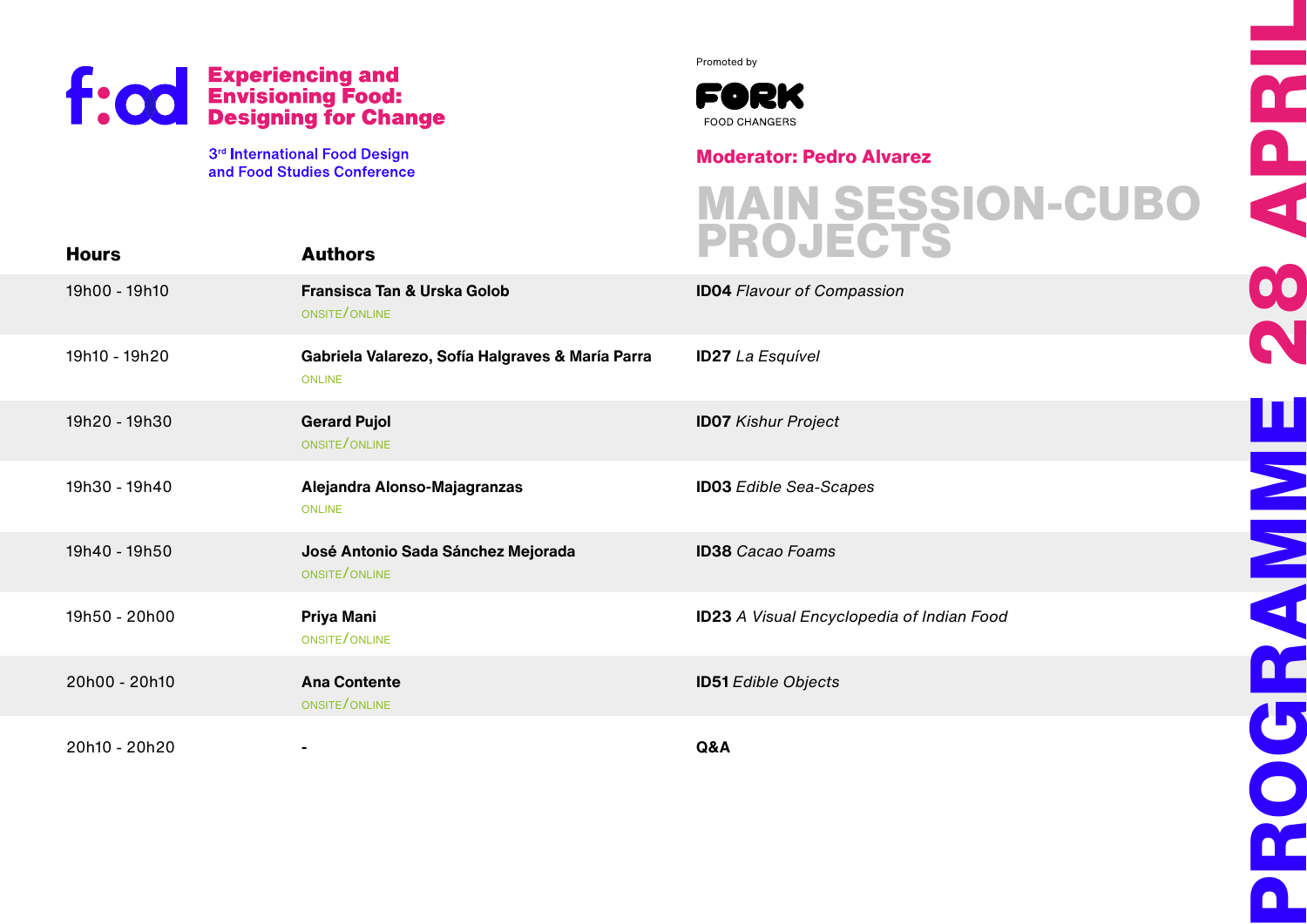

Promoted by



#### **Moderator: Maria José Pires**

| <b>Hours</b>  | <b>Authors</b>                                   | <b>SESSION 1-5.0.8<br/>PROJECTS</b>                                    |
|---------------|--------------------------------------------------|------------------------------------------------------------------------|
| 19h00 - 19h10 | Francesco Cagnola & Astha Johri<br>ONSITE/ONLINE | <b>ID06</b> LOT - London's Land Bank                                   |
| 19h10 - 19h20 | <b>Julia Segal</b><br>ONSITE/ONLINE              | <b>ID41</b> The Future Restaurant is Built for Real,<br>Diverse People |
| 19h20 - 19h30 | Xiaoyu Zhao<br>ONSITE/ONLINE                     | <b>ID29 Glob</b>                                                       |
| 19h30 - 19h40 | Varvara Batsiou<br><b>ONLINE</b>                 | <b>ID17</b> Natural Ripening Banana DYT Kit                            |
| 19h40 - 19h50 | <b>Arlette Gómez Ortiz</b><br>ONSITE/ONLINE      | ID21 A de Abeja                                                        |
| 19h50 - 20h00 | <b>Berta Daina</b><br>ONSITE/ONLINE              | <b>ID10</b> Agro Biomaterials                                          |
| 20h00 - 20h10 | <b>Simone Mattar</b><br>ONSITE/ONLINE            | <b>ID49</b> Gastroperformance                                          |
| 20h10 - 20h20 |                                                  | Q&A                                                                    |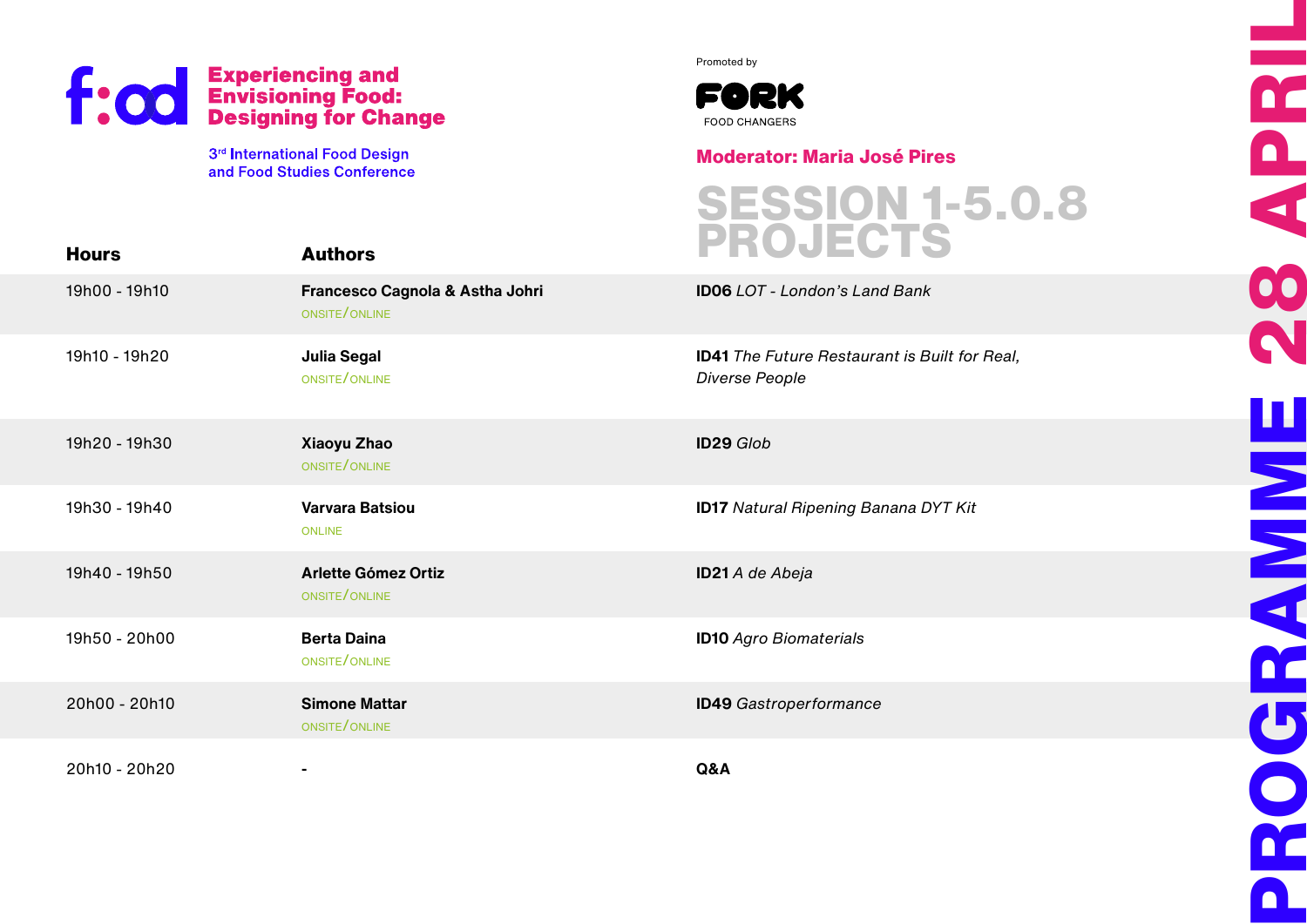

Promoted by



### **Moderator: Mariana Eidler**

**Hours** 19h00 - 19h10 19h10 - 19h20 19h20 - 19h30 19h30 - 19h40 19h40 - 19h50 19h50 - 20h00 20h00 - 20h10 20h10 - 20h20 **Authors Maria Carnall** onsite/online **Inês Caeiro, Carla Simões & Elsa Lamy ONLINE Kaori Kawarazaki** onsite/online **Kadambari Sahu & Anuja Thanawala** online **Gabby Morris** onsite/online **Madga Mojsiejuk** onsite/online **Eleonora Bompieri ONLINE - ID26** Share - City - Bread - Community **ID24** Sensepredict - Predicting the Taste Outside the Mouth **ID15** Eatreat - Upcycle Project **ID30** Yours Flavourfully **ID19** FoodCiti: Food Empowerment service to support local food economies **ID47** Garden Fit **ID20** Tre di Coppe **Q&A SESSION 2-5.0.12 PROJECTS**

**PROGRAMME 28 APRIL** No.<br>No.<br>No. 00 **HANNA** 500 DC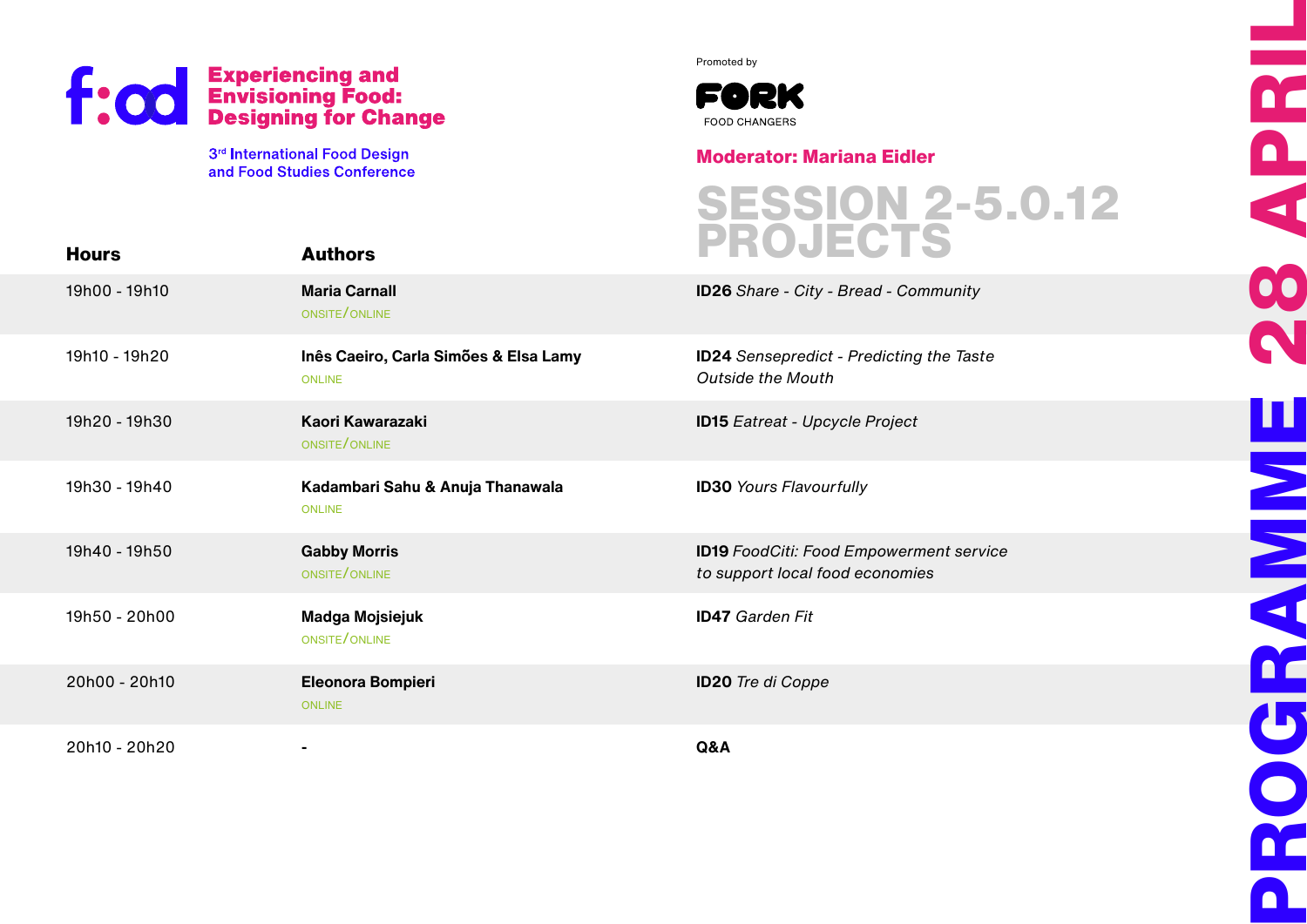**Hours**

08h30 -

09h00 -

09h30 -

 $10h00 -$ 

10 $h45 -$ 

3rd International Food Design and Food Studies Conference Promoted by



#### **Moderator: Pedro Alvarez**

|       | <b>Authors</b>                                                                   | <b>MAIN SESSION-CUBO<br/>INDUSTRY</b>                                                                                                                                                                        |
|-------|----------------------------------------------------------------------------------|--------------------------------------------------------------------------------------------------------------------------------------------------------------------------------------------------------------|
| 09h00 | Dolly Daou (Cumulus) + Sonia Massari<br>& Mariana Eidler (FORK)<br>ONSITE/ONLINE | Round Table:<br>"Entrepreneurship in Food Design"<br>New Eating Habits Working Group - Cumulus Association + FORK<br>- Food Design for Opportunities, Research and Knowledge                                 |
|       | Moderator: Pedro Alvarez                                                         | <b>FOOD SUPPLY CHAIN AND FOOD INDUSTRY</b><br><b>Involve Stakeholders, Co-Create and Innovate</b><br>Food innovation and sustainable entrepreneurship are key to the<br>food industry of today and tomorrow. |
| 09h30 | Pedro Alvarez, Paz García and Jorge Álvarez<br>ONSITE/ONLINE                     | Round Table:<br>"The emerging role of venture builders in universities to boost<br>startup creation in the foodtech sector."<br>Ivoro Ventures & UAM Emprende                                                |
| 10h00 | <b>Mattia Busti</b><br><b>ONLINE</b>                                             | "The role of Agronomists in Sustainable Agri-food Chains<br>Planning in Europe and in the World"<br>Agronomists World Academy Foundation                                                                     |
| 10h45 | <b>Paulo Amado</b><br>ONSITE/ONLINE                                              | "From Ethics to Humanism"<br>Edições do Gosto                                                                                                                                                                |
| 11h15 | <b>Coffee Break</b>                                                              | My Food Box by Imppacto                                                                                                                                                                                      |

**PROGRAMME 29 APRIL** DC  $\blacksquare$ 41  $\mathbf{O}$ N H N N N DC. U  $\bullet$ DC  $\blacksquare$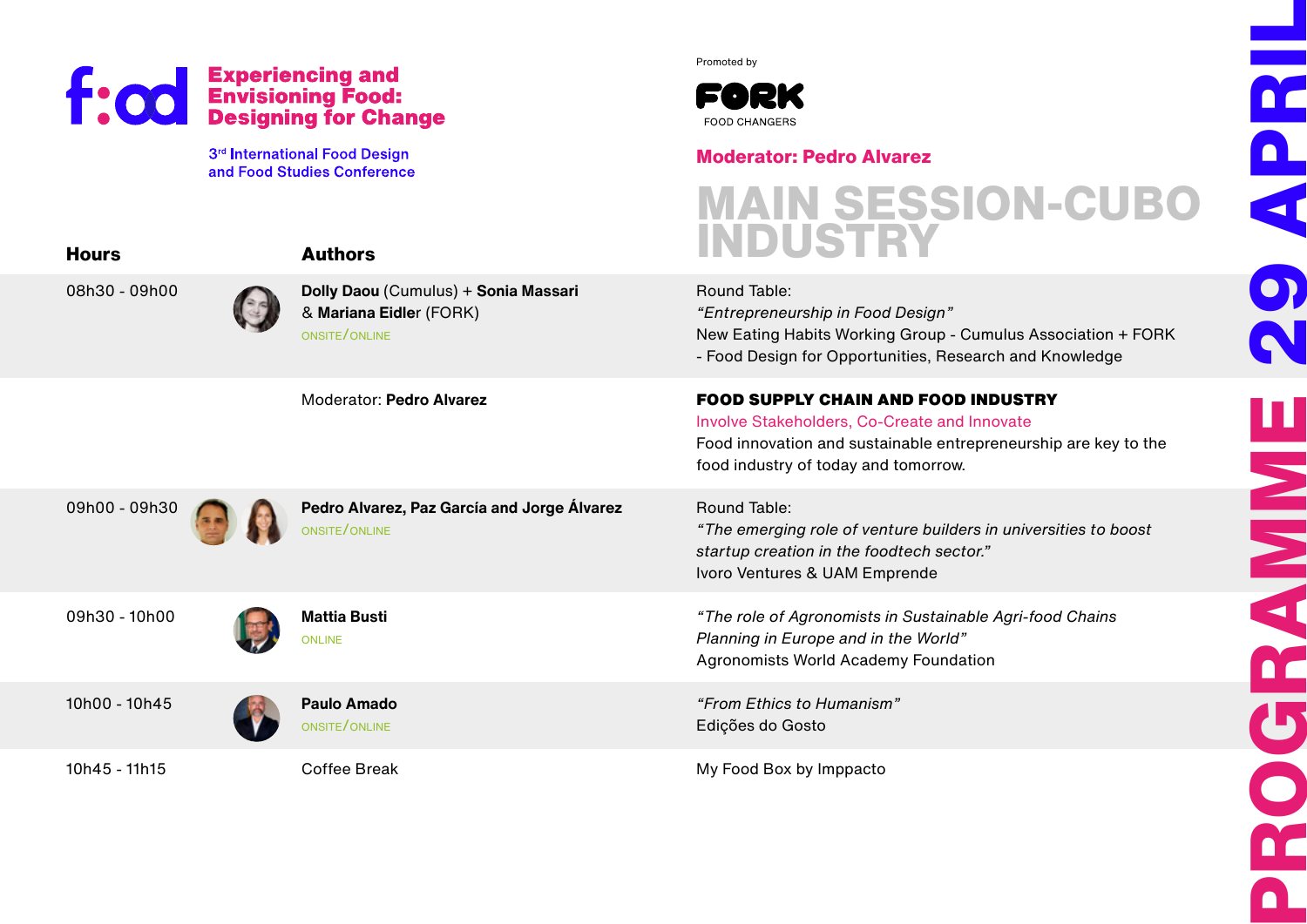**Hours**

3<sup>rd</sup> International Food Design and Food Studies Conference Promoted by



#### **Moderator: Pedro Alvarez**

(PT) and ISIA Roma Design (IT).



**PROGRAMME 29 APRIL**

**HAVEN** 

DOC

D<br>Q<br>Q

11h15 - 12h00 12h00 - 13h00 13h00 - 14h30 14h30 - 15h00 **Authors Leonardo Mirone** onsite/online **Moderators:** Ana Sanches Silva (INIAV) Miguel Teixeira (Colab4Food) Nuno Canada (President of the Executive Board of the National Institute of Agrarian and Veterinary Research, INIAV, I.P.) Fernando Cameira **ONLINE** Vitor Alves **ONLINE** Maria João Alegria **ONLINE Lunch Sonia Massari, Mariana Eidler & Ricardo Bonacho** F.O.R.K. / Future Food Institute onsite/online "Design and Food Supply Chains: What Happens if" Barilla / Barilla Center for Food and Nutrition (BCFN) Bridging Food Research and Industry Mobfood Project Experience - When Science Meets Academy Fromageries Bel Portugal S.A. Frulact Innovation Process, the Sucessful Collaboration Frulact Clean Label Plus Project, Mobilizing Food Industry and Academia to Meet Consumer's Preferences Sumol+Compal **My Food Box by Imppacto** Mediterranean Design Challenge Bootcamp at Paideia Campus in Italy with the participation of students and professors from ELISAVA (ES), Estoril Higher Institute in Tourism and Hotel Studies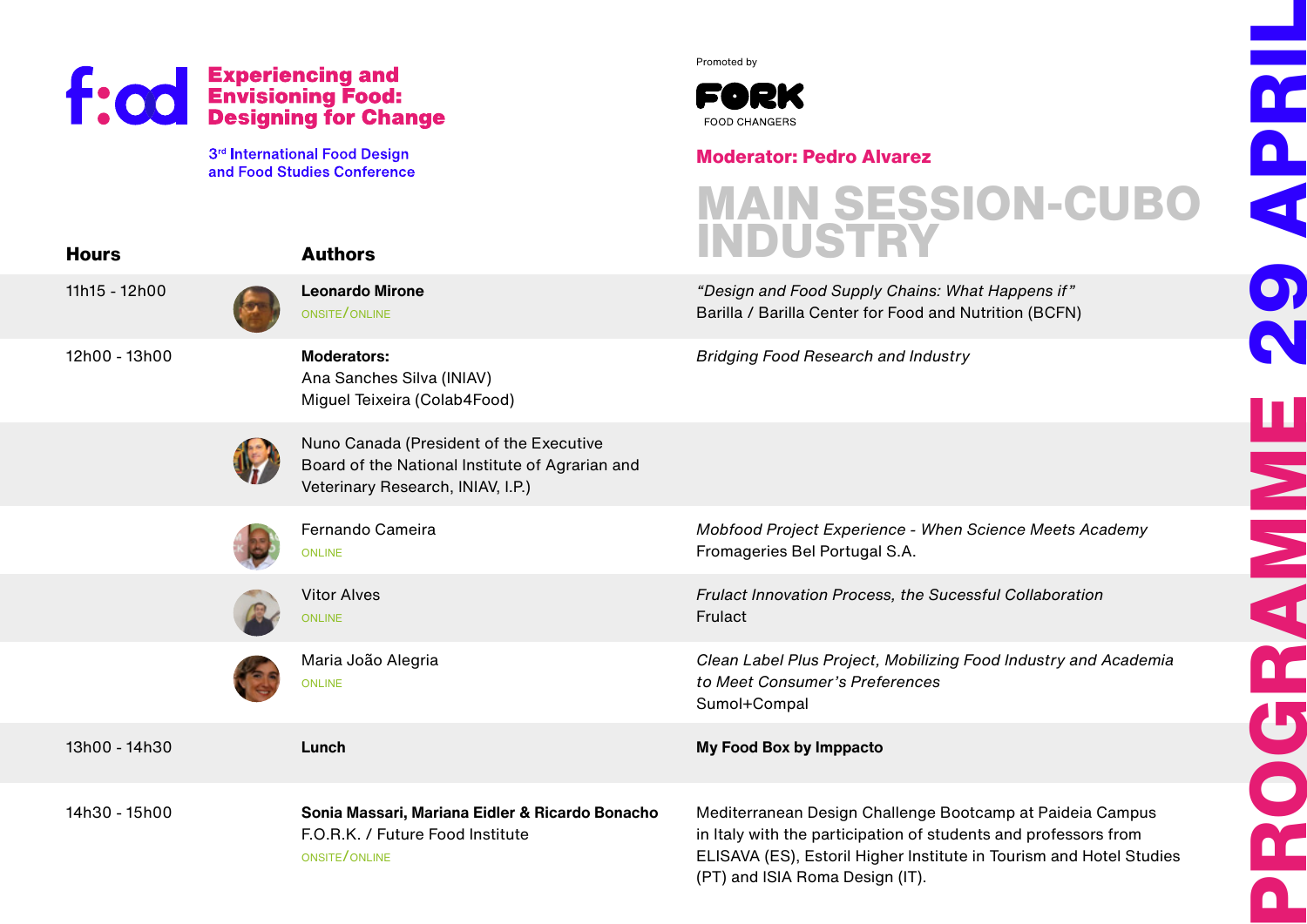

**Hours**



Promoted by



### **Moderator: Mariana Eidler**

# **MAIN SESSION-CUBO FOOD DESIGN**

#### FOOD DESIGN

#### Rethink, Co-Create and Share

Enhance a global community of designers from different fields of expertise, and they want to make an impact today.

15h00 - 15h45

15h45 - 16h30

**Patrizio Cionfoli** onsite/online

**Martí Guixé**  onsite/online "Food loves Design"

"Design around Food Experience" Studio Volpi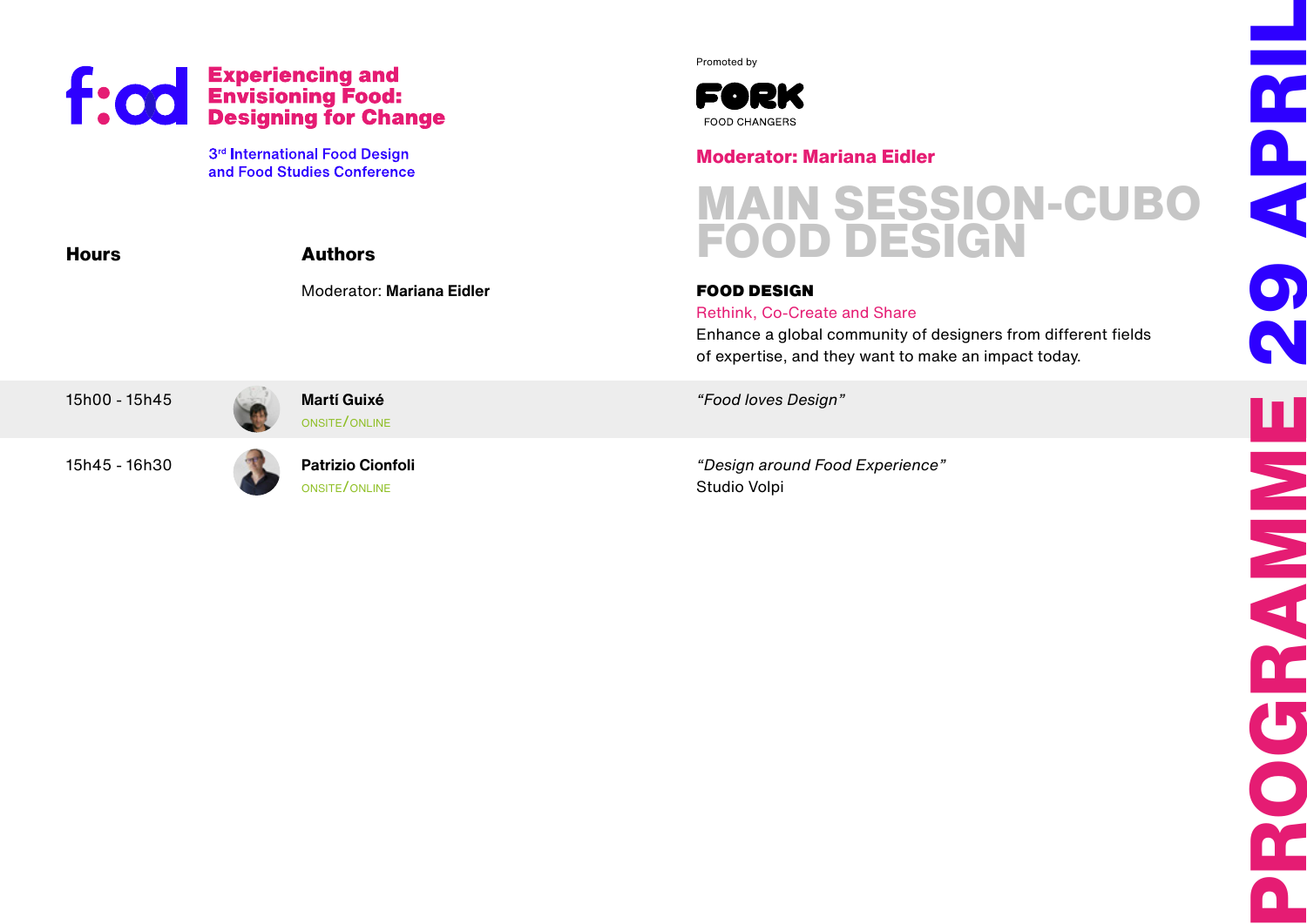3rd International Food Design and Food Studies Conference Promoted by



### **Moderator: Fernando Moreira da Silva**

### **MAIN SESSION-CUBO DESIGN FOR SUSTAINABILITY**

**PROGRAMME 29 APRIL**

**SIMBO** 

<u>n</u>

 $\bullet$ 

DE

DC

<u>n</u>

 $\blacktriangleleft$ 

| <b>Hours</b>  | <b>Authors</b>                                                                    |                                                                                                                                                              |
|---------------|-----------------------------------------------------------------------------------|--------------------------------------------------------------------------------------------------------------------------------------------------------------|
| 16h30 - 16h45 | Eulalia Gomez Escoda & Pere Fuertes Perez<br>ONSITE/ONLINE                        | <b>ID02</b> Feeding the Metropolis. Barcelona,<br>a compact foodscape                                                                                        |
| 16h45 - 17h00 | Maria João Leite & Ricardo Bonacho<br>ONSITE/ONLINE                               | <b>ID12 Hungry for Change - food empathy</b><br>and other types of scarcity                                                                                  |
| 17h00 - 17h15 | Danielle Wilde & Mary Karyda<br>ONSITE/ONLINE                                     | <b>ID24</b> Expanding Resonance by Making<br>Data Edible                                                                                                     |
| 17h15 - 17h30 | Paulo Vicente, Maria José Pires & Nelson Félix<br><b>ONLINE</b>                   | <b>ID60</b> Development and acceptance of<br>sourdough breads fermented by endogenous<br>yeasts of Pyrus communis, Malus domestica<br>and Pistacia lentiscus |
| 17h30 - 17h45 | Ivan Bursztyn, Maria Eliza Passos, Bruno Rosa<br>& Ceci Santiago<br><b>ONLINE</b> | <b>ID36</b> Ecolabel SOU Sustainability Origin UFRJ:<br>entrepreneurship and innovation in Gastronomy                                                        |
| 17h45 - 18h00 | Fábio Pereira, Maria José Pires & Manuela Guerra<br><b>ONLINE</b>                 | ID32 Depicting the Setúbal Peninsula cuisine.<br>Influences from the sea, mountains, and river in<br>the regional food and restaurant models                 |
| 18h00 - 18h15 |                                                                                   | Q&A                                                                                                                                                          |
| 18h15 - 18h30 |                                                                                   | <b>Coffee Break</b>                                                                                                                                          |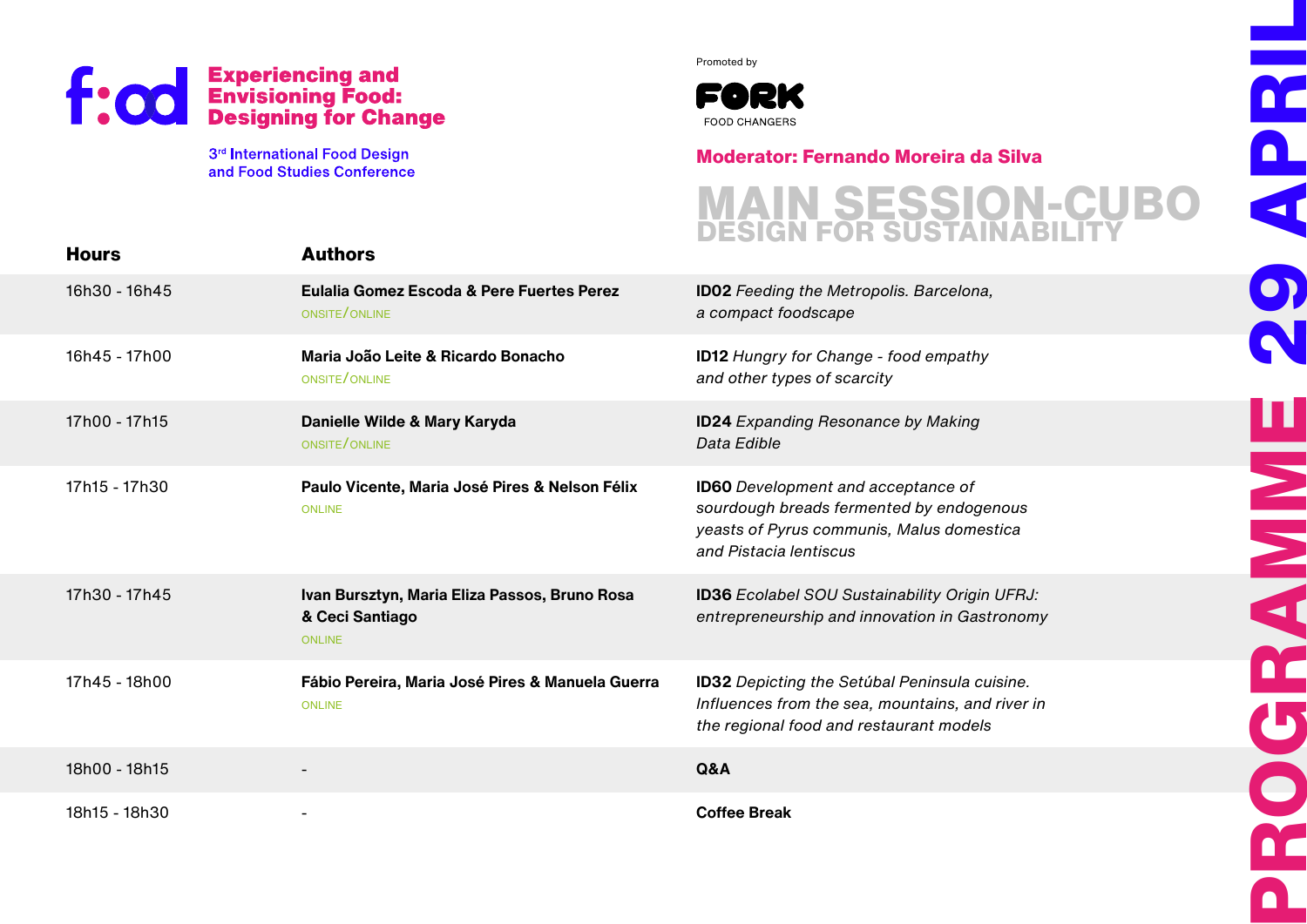3rd International Food Design and Food Studies Conference Promoted by



#### **Moderator: Cândida Cadavez**

**SESSION 1-5.0.8 DESIGN FOR SUSTAINABILITY** **PROGRAMME 29 APRIL**

**MARK** 

DC

 $\mathbf{U}$ 

 $\bullet$ 

DC.

 $\mathbf{\Omega}$ 

 $\blacktriangleleft$ 

 $\bullet$ 

| <b>Hours</b>  | <b>Authors</b>                                                    |                                                                                                                                                                                                         |
|---------------|-------------------------------------------------------------------|---------------------------------------------------------------------------------------------------------------------------------------------------------------------------------------------------------|
| 16h30 - 16h45 | Pere Llorach, Mariana Eidler & Jessica Fernandez<br><b>ONLINE</b> | <b>ID73</b> Circular Food Waste Bio Materials Design<br>for the food industry: exploring its potential                                                                                                  |
| 16h45 - 17h00 | <b>Teresa Marat-Mendes</b><br>ONSITE/ONLINE                       | <b>ID45</b> Household food metabolism. The role of<br>water and food for a new sustainable design<br>agenda                                                                                             |
| 17h00 - 17h15 | Ermanno Aparo & Liliana Soares<br><b>ONLINE</b>                   | <b>ID58</b> Gastronomic Culture and Design<br>Education                                                                                                                                                 |
| 17h15 - 17h30 | Alessio Di Leo & Sonia Massari<br>ONSITE/ONLINE                   | <b>ID70</b> How to integrate empathy and social skills<br>to drive a business toward 2030. A metabolic<br>approach                                                                                      |
| 17h30 - 17h45 | Lígia Afreixo & Francisco Providência<br>ONSITE/ONLINE            | <b>ID54</b> Case study analysis of the organoleptic<br>culture in the north region of Portugal:<br>Taxonomy of food preferences and its<br>contribution to the adoption of new stand-up<br>food systems |
| 17h45 - 18h00 | André Rocha & Massimo Menichinelli<br>ONSITE/ONLINE               | ID39 A systematic literature review of Design<br>in Open Source Agriculture                                                                                                                             |
| 18h00 - 18h15 |                                                                   | Q&A                                                                                                                                                                                                     |
| 18h15 - 18h30 |                                                                   | <b>Coffee Break</b>                                                                                                                                                                                     |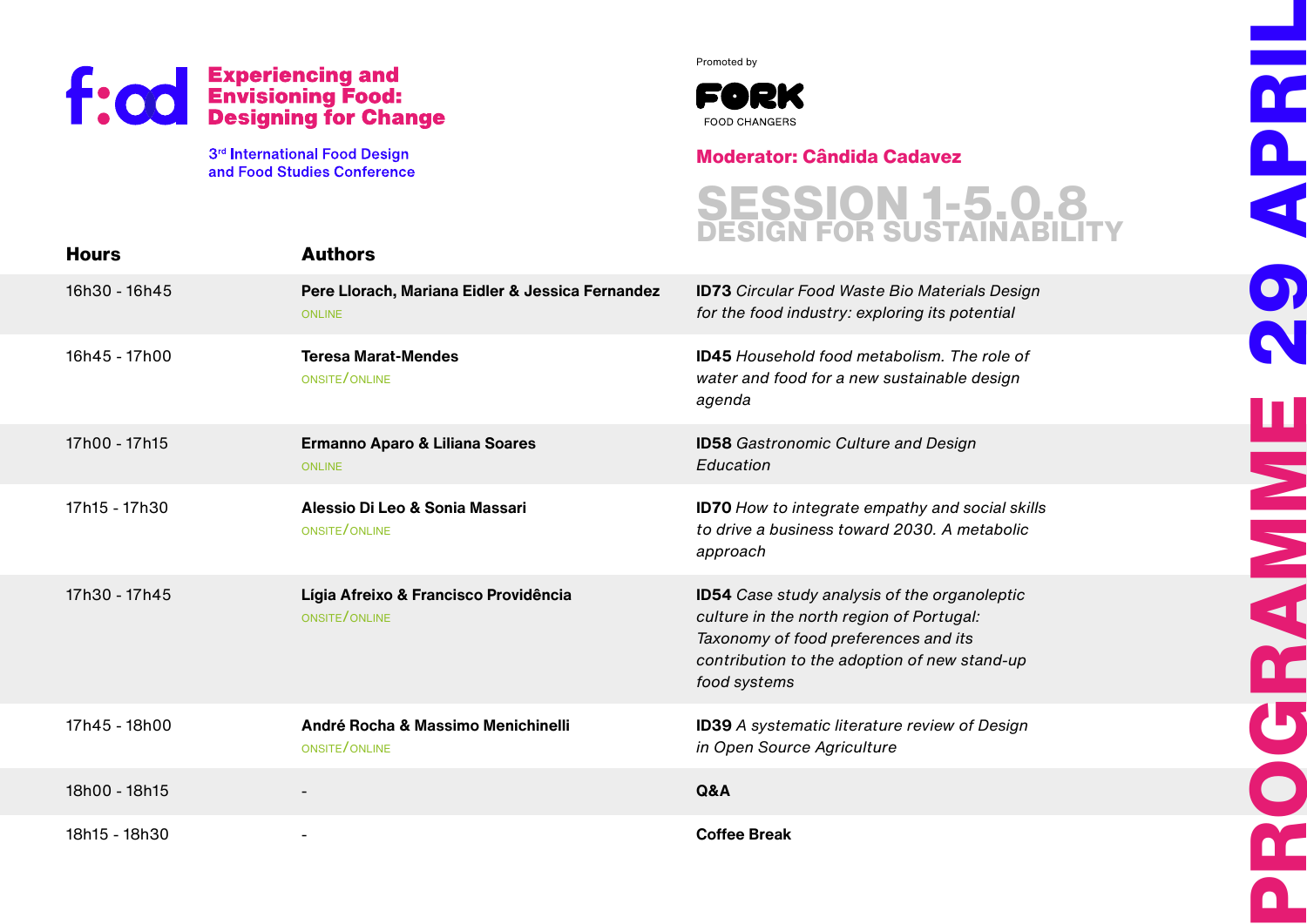

-

**Authors**

**Andrea Zamora Alvarado, Ana Lucía Mayorga** 

Promoted by



#### **Moderator: Sonia Massari**

### **SESSION 2-5.0.12 DESIGN FOR SUSTAINABILITY DESIGN FOR SOCIAL INNOVATION**

**PROGRAMME 29 APRIL**

**SPACE** 

n.

 $\mathbf{b}$ 

 $\bullet$ 

DE

DC.

<u>n</u>

 $\blacktriangleleft$ 

 $\bullet$ 

**ID47** Envisioning sustainable futures through

|               | Gross, Gerardo Cortés Muñoz & Pilar Fallas<br>Rodríguez<br><b>ONLINE</b>                                                                             | cocoa food products co-creation                                                                                                            |
|---------------|------------------------------------------------------------------------------------------------------------------------------------------------------|--------------------------------------------------------------------------------------------------------------------------------------------|
| 16h45 - 17h00 | <b>Dilek Hocaoglu</b><br>ONSITE/ONLINE                                                                                                               | <b>ID06</b> The Contribution of Gastronomy Tourism<br>to the Branding Strategy of a City                                                   |
| 17h00 - 17h15 | Stefania Ruggeri<br>ONSITE/ONLINE                                                                                                                    | <b>ID68</b> Sustainable Food Design Hub: a<br>transdisciplinary approach to support small<br>and medium-sizes farms' ecological transition |
| 17h15 - 17h30 | Dirk Wascher, Gustavo Arciniegas, Tina Unger,<br>Niels Heine Kristensen, Edith Welker, Poppy Eyre,<br>Marin Lysak & Adam Addis Prag<br><b>ONLINE</b> | <b>ID29</b> A Sustainable Design Proposal for City<br>Region Foodscape Resilience - Learning from<br>the Garden City Concept               |
| 17h30 - 17h45 | María Dolores Pérez Caballero<br><b>ONLINE</b>                                                                                                       | <b>ID62</b> The Future of Food: The Keys<br>to Functional Nutrition                                                                        |
| 17h45 - 18h00 | <b>Amanda Geraldes</b><br>ONSITE/ONLINE                                                                                                              | <b>ID57</b> Food and celebrations: the fanid as a food<br>heritage                                                                         |
| 18h00 - 18h15 | Alcinda Pinheiro de Sousa, Elena Bollinger,<br>Maria José Pires & Ricardo Bonacho<br>ONSITE/ONLINE                                                   | <b>ID76</b> Matchmaker: from Reception to Memory<br><b>Studies</b>                                                                         |
|               |                                                                                                                                                      |                                                                                                                                            |

18h15 - 18h30

**Hours**

16h30 - 16h45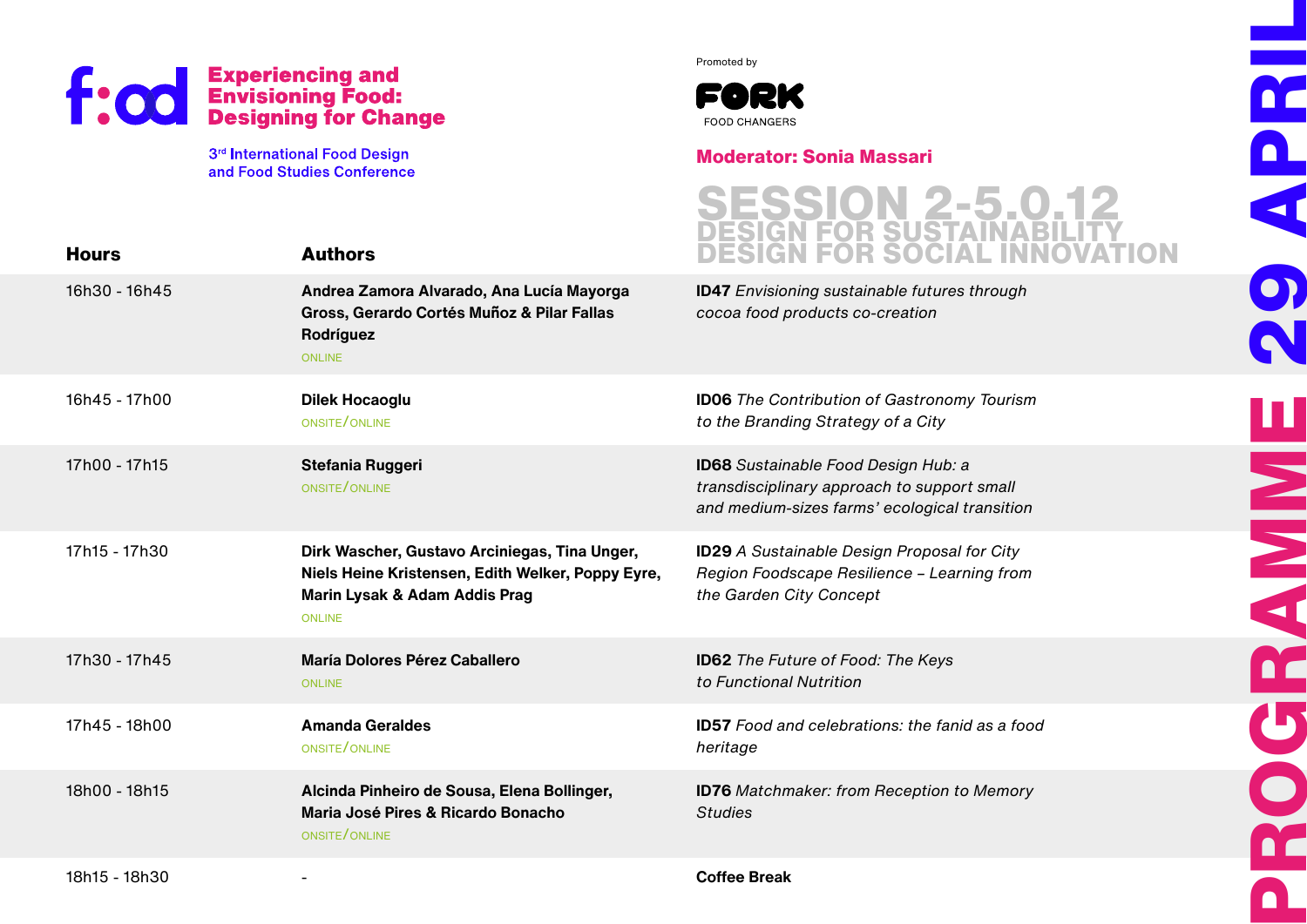**Hours**

3<sup>rd</sup> International Food Design and Food Studies Conference Promoted by



#### **Moderator: Pedro Alvarez**

#### 18h30 - 18h40 18h40 - 18h50 18h50 - 19h00 19h00 - 19h10 19h10 - 19h20 19h20 - 19h30 19h30 - 19h40 20h30 - 22h00 **Authors Sonia Massari** onsite /online **Ida Speyer** onsite /online **Jesús Molina Pérez** onsite /online **Irene Segarra, Patricia López, Noelia Esparís & Jessica Nissen** onsite /online **Anna Lins** onsite /online **Carlos Sierra** onsite /online - **Dinner ID52** Food + Design + Sustainability: fostering a "Pedagogy for Change" **ID02** Mimic Seafood **ID46** Ovsia. The essence of wine. **ID14** BeeGreen **ID25** Tasting Memories - A Food Literacy Tool **ID11** Eating Outside the Box **Q&A Networking Dinner Oriente Museum MAIN SESSION-CUBO PROJECTS**

**PROGRAMME 29 APRIL** D<br>Q<br>Q 9 **HANNE** DC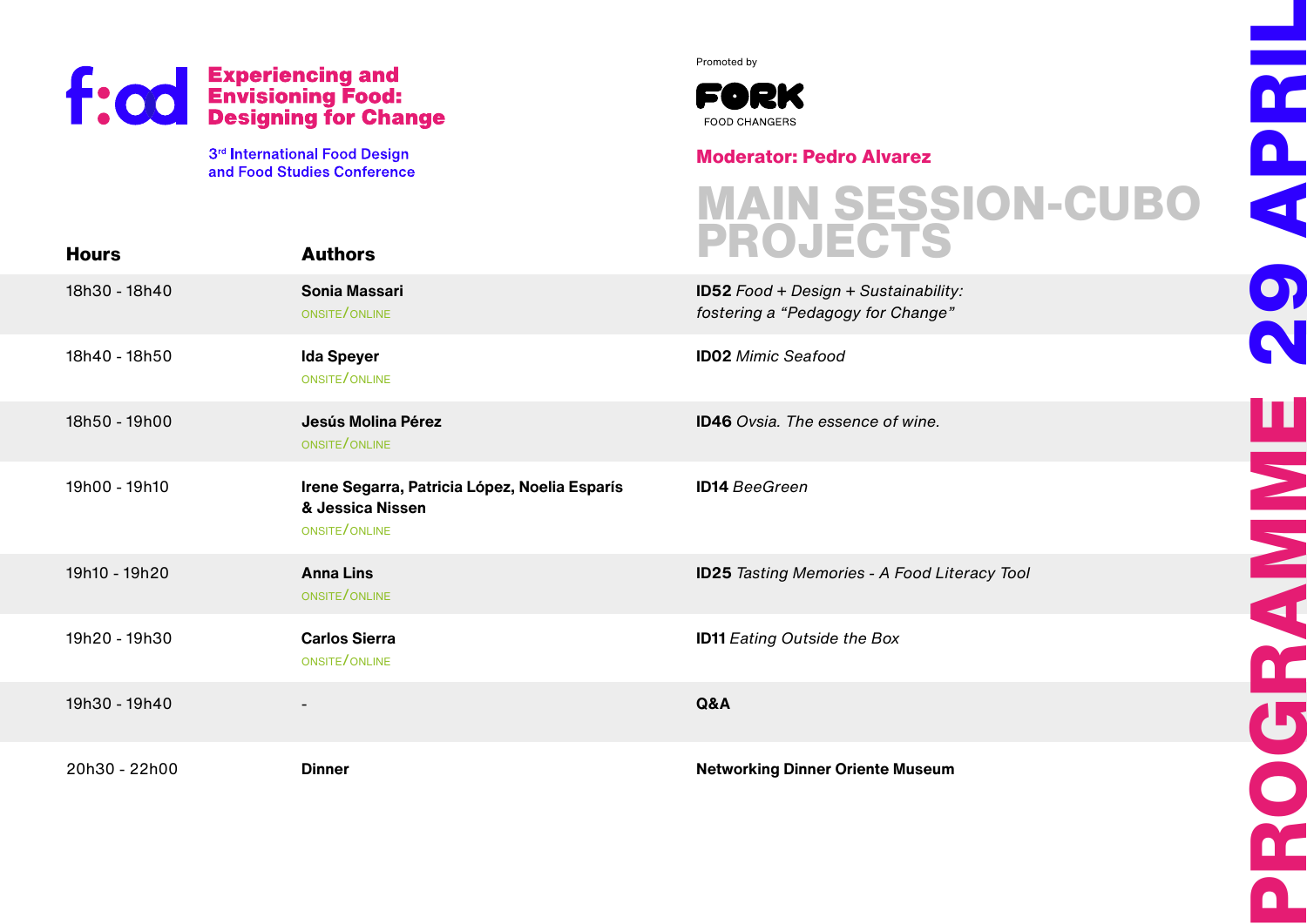

Promoted by



**Moderator: Maria José Pires**

**SESSION 1-5.0.8**

**PROGRAMME 29 APRIL**

**HANNA** 

 $\mathbf{U}$ 

O

DE.

n

DC.

<u>n</u>

4

 $\boxed{\bullet}$ 

| <b>Hours</b>  | <b>Authors</b>                                                                                                               | <b>SESSIUN 1-9.0.8</b><br>PROJECTS                                                    |
|---------------|------------------------------------------------------------------------------------------------------------------------------|---------------------------------------------------------------------------------------|
| 18h30 - 18h40 | Jaime Gastalver & Lilian Weikert<br>ONSITE/ONLINE                                                                            | <b>ID18 Gastrosophy</b>                                                               |
| 18h40 - 18h50 | Jaime Gastalver & Lilian Weikert<br>ONSITE/ONLINE                                                                            | <b>ID43 El Gran Textil</b>                                                            |
| 18h50 - 19h00 | <b>Kabya Shree</b><br>ONSITE/ONLINE                                                                                          | <b>ID42</b> Otenga Iniatiatives                                                       |
| 19h00 - 19h10 | Giovanni Pastoressa<br>ONSITE/ONLINE                                                                                         | <b>ID39</b> Alpino                                                                    |
| 19h10 - 19h20 | Giovanni Pastoressa, Carlo Alberto Codazzi,<br>Anamary Fernandez, Malak Alsuwailem,<br><b>Ivana Marüsic</b><br>ONSITE/ONLINE | <b>ID35 Pixel Market System</b>                                                       |
| 19h20 - 19h30 | <b>Soeun Paek</b><br>ONSITE/ONLINE                                                                                           | ID40 'Medi-Food Play' by lactic acid bacteria,<br>in the process of 'Kimchi' ripening |
| 19h30 - 19h40 | -                                                                                                                            | Q&A                                                                                   |
| 20h30 - 22h00 | <b>Dinner</b>                                                                                                                | <b>Networking Dinner Oriente Museum</b>                                               |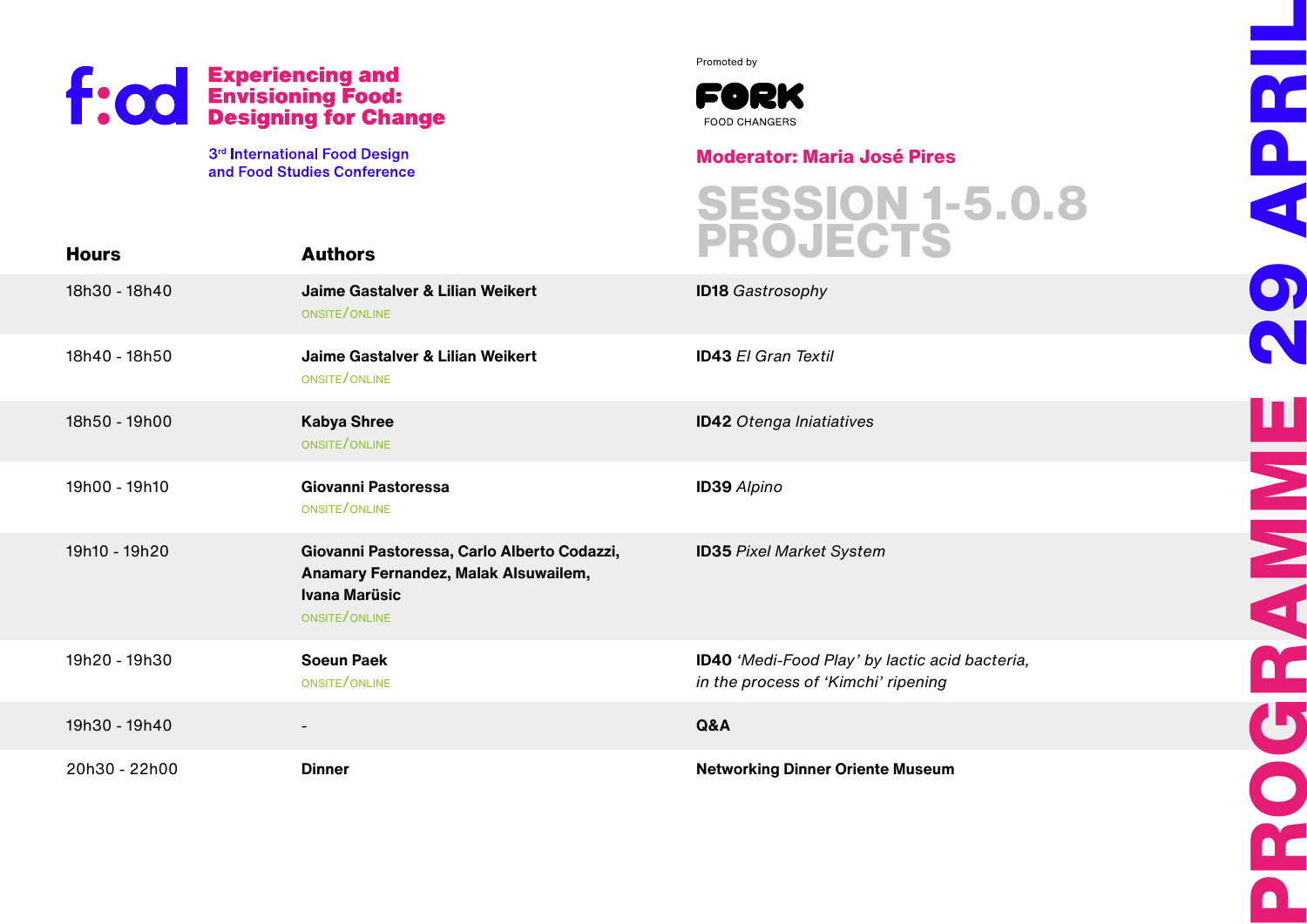

Promoted by



**Moderator: Cândida Cadavez**

| <b>Hours</b>  | <b>Authors</b>                                                                  | <b>SESSION 2-5.0.12<br/>PROJECTS</b>                          |
|---------------|---------------------------------------------------------------------------------|---------------------------------------------------------------|
| 18h30 - 18h40 | Kadambari Sahu & Sandeep Mulagapati<br><b>ONLINE</b>                            | <b>ID31 /OT Cultery</b>                                       |
| 18h40 - 18h50 | Kadambari Sahu & Sandeep Mulagapati<br><b>ONLINE</b>                            | <b>ID34 Food Perception</b>                                   |
| 18h50 - 19h00 | <b>Cláudia Mataloto</b><br>ONSITE/ONLINE                                        | <b>ID54</b> Cascais Food Lab                                  |
| 19h00 - 19h10 | <b>Julia Kunkel</b><br>ONSITE/ONLINE                                            | <b>ID48</b> Systemic Approaches in Food Design                |
| 19h10 - 19h20 | André Gerardo, Lucinda Pinto, Ricardo Bonacho<br>& Tomás Pinto<br>ONSITE/ONLINE | ID45 Food Design Lab - Innovation, Knowledge<br>& Experiences |
| 19h20 - 19h30 | <b>Mariana Eidler</b><br>ONSITE/ONLINE                                          | <b>ID53 Food Design Lab Barcelona</b>                         |
| 19h30 - 19h40 |                                                                                 | Q&A                                                           |
| 20h30 - 22h00 | <b>Dinner</b>                                                                   | <b>Networking Dinner Oriente Museum</b>                       |